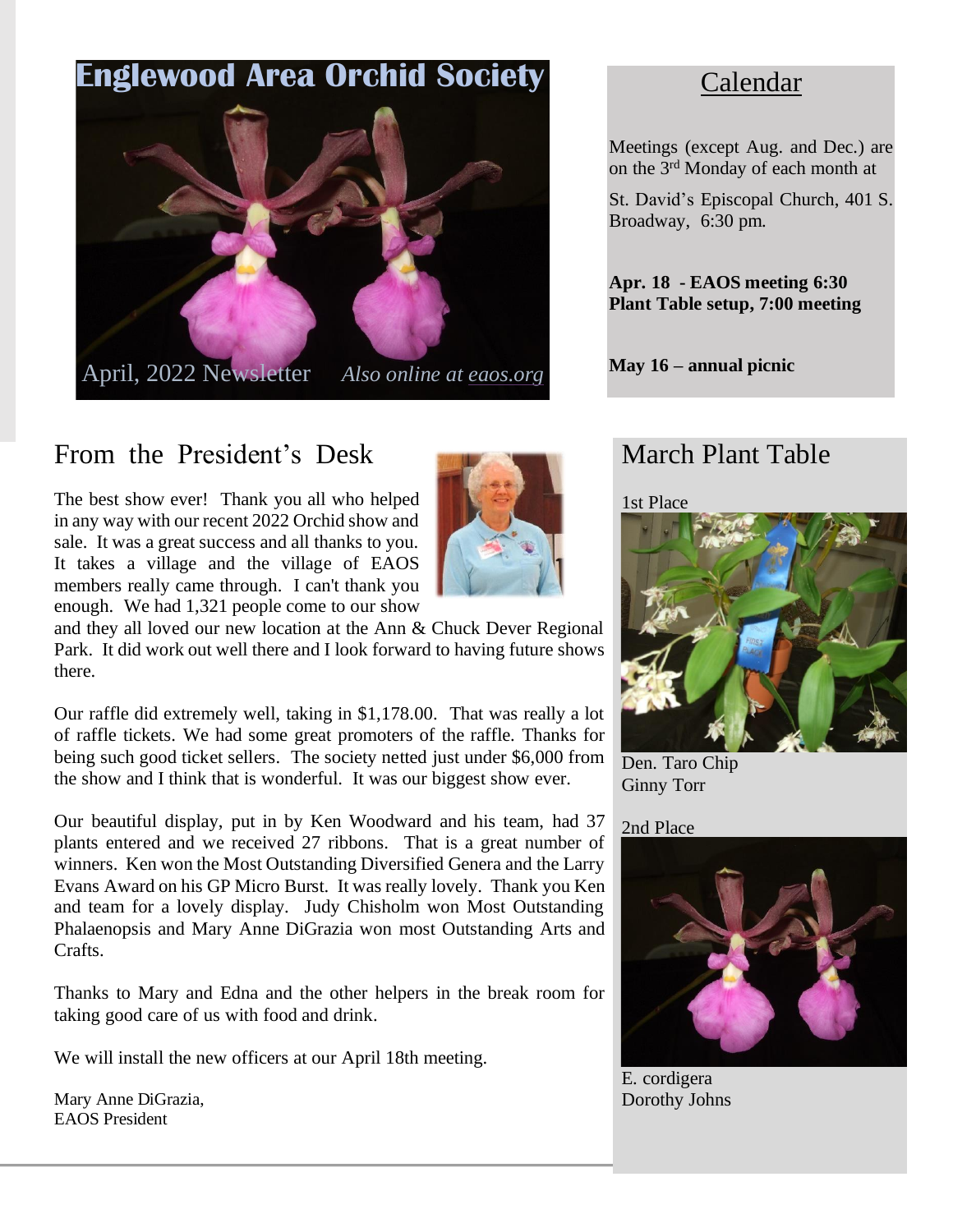# Change in EAOS Bylaws

The Bylaws adopted in 2015 contain a reference to annual elections, while the term of officers is set at 2 years. To correct this, we need to change the wording of Article IV (b) which called for annual elections. Article IV (b) would be changed to read "EAOS members shall elect officers at the regular March membership meeting on a biennial basis."

An addition has been proposed to the list of permanent committees. A financial committee, chaired by the Treasurer, would be added to provide assistance to the Treasurer.

The existing Bylaws are posted on the EAOS website and the proposed revised Bylaws will be emailed to all members before the April meeting. Members will then be asked to vote on the proposed revisions.

#### 3rd Place



Phal. unknown x Dorothy Johns

## New Officers Elected

The March meeting featured the election of officers who will serve from April 2022 until 2024. The slate of officers is:

Mary Anne DiGrazia President Dorothy (Dottie) Johns Vice-President Recording. Secy. Laurie Motter Corresponding. Secy Judy Russell Treasurer Helen McClaskie

The officers will be installed at the meeting on April 18.

# VAOS Bus Trip

VAOS has invited us to join them on their bus trip to the Tamiami International Orchid Festival on Friday, May 13th. It will be held in the Miami Dade County Fair Expo Center. The cost is \$40 which includes bus trip and driver gratuity, the \$15 admission fee, a \$5 coupon and entry into the \$1500 grand raffle. Water will be provided on the bus. Bring your own lunch or snacks for the bus trip.

The bus will depart at 7:00 a.m, Be there at 6:45, from the Venice Community Center South Parking Lot. Estimated arrival time is 10:30 - 11:00 a.m. The bus will leave the festival at 4:00 p.m.

More than 45 orchid vendors from around the world will sell orchids. There will also be free classes available.

Sign up with Sharon Kahnoski at social@vaos.org or 616-581-9131. Checks payable to VAOS and mail to: VAOS, PO Box 443, Venice, Fl. 34284-0443. Include your phone number on your check and note: Tamiami Orchid Fest Bus Trip in memo. Seating is limited so do not delay.

Sybil and Mary Anne are going, so consider joining them.

### **2022 Show Sponsors**

#### **GOLD SPONSORS**

FARLOWS ON THE WATER DR. ADAM LIPKIN, MD PA MYAKKA PINES GOLF CLUB RAV&E TOP KNOT SALON WARREN LORANGER FAMILY YMCA

#### **SILVER SPONSORS**

KATHY DAMEWOOD, RE/MAX ALLIANCE GROUP MICHAEL J LOONEY, INC. OYSTER CREEK GOLF CLUB SUN NEWSPAPERS TODAY'S DENTISTRY

#### **FRIENDS**

DEE DEE QUINN – MARY KAY I.B.C. DAVIS, ROBERTS, BOELLER & RIFE ENGLEWOOD YOGA CENTER HOLLYWOOD NAILS HOME DEPOT KEY AGENCY LANDY'S ON THE WATER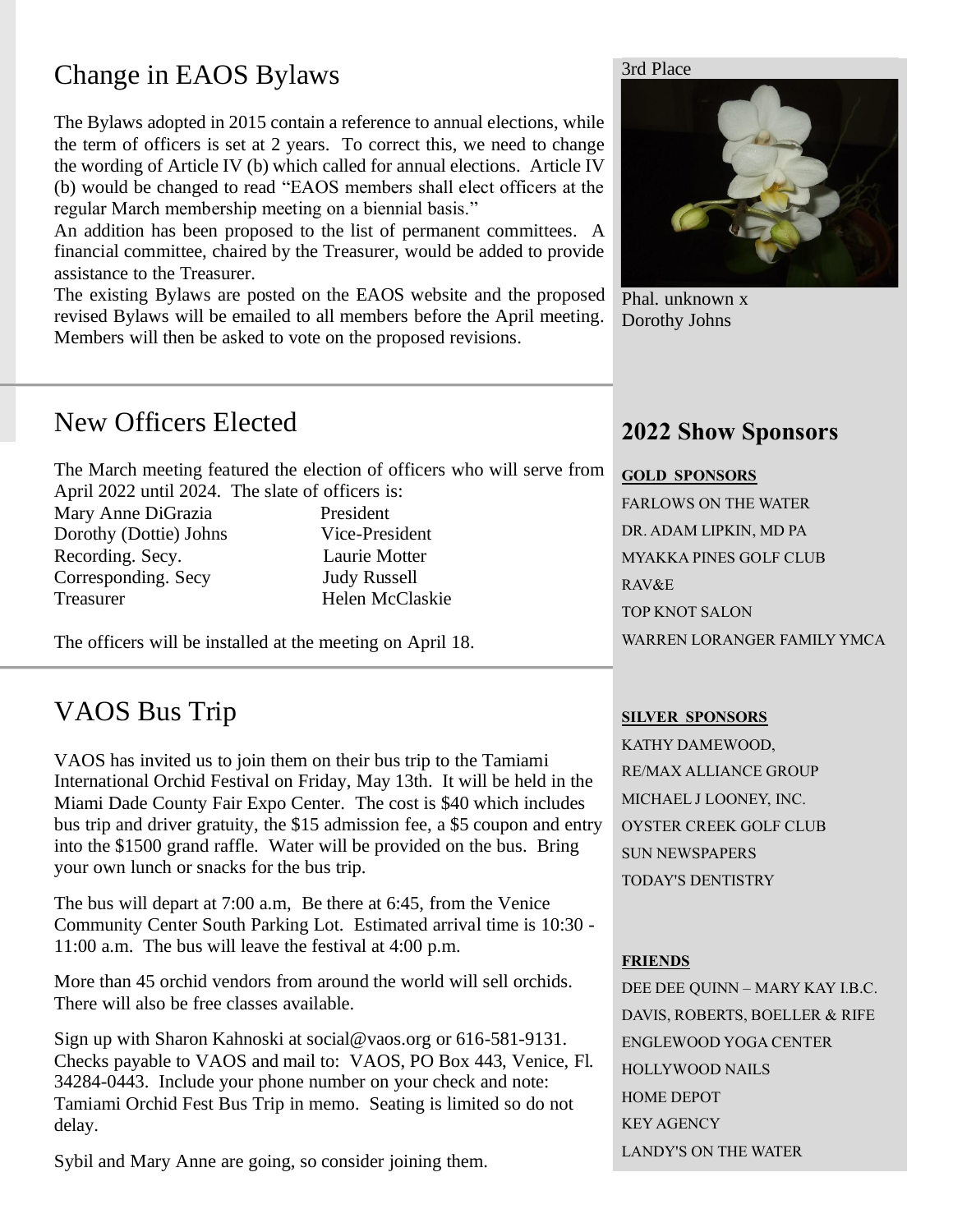# May Picnic

This year we will be having our picnic on May 16 instead of June. Be ready to sign up at the April meeting so we will know how many to plan on. The society will provide the meat for the picnic. If you won't be at the April meeting, please email me at tommaryanne@centurylink.net or 941-697-9237, to let us know you'll be at the picnic. We will have it at our normal meeting place at St. David's, so there won't be any ants or mosquitoes at our picnic.

SANDI OLSEN-ENGEL PANTHER HOLLOW DENTAL PUBLIX QUICK SIGNS XPERTECH AUTO REPAIR, INC.



EAOS display at 2022 Orchid Show

### TREASURER'S REPORT FEB,2022

BEG. BANK BALANCE \$17,088.94

INCOME

DUES 180.00 RAFFLE 110.00 SHOW INCOME 1.200.00 INTEREST 0.47 TOTAL 1.490.47

EXPENSES RENT 225.00

SHOW COSTS 3,070.54 TOTAL 3,295.54

ENDING BANK BALANCE \$15,283.87

RESPECTFULLY SUBMITTED HELEN MCCLASKIE, TREASURER

### February Minutes

Minutes of EAOS Meeting February 21, 2022

Meeting was called to order by President Mary Anne DiGrazia welcoming all guests and new members and to all our returning members. Nice to have you all here.

I want to thank everyone for coming and abiding by the mask requirement. We want to keep all of our members well and safe. For the next few months, we will not be having refreshments to keep everyone safe. Thank you so much for your understanding. I know we all want to get on with our lives and get back to our regular meetings which we have all missed so much. It is so good to see you!

#### **Old Business**:

Dues - \$15 per household. If you haven't paid yet, please do so on the break.

Plant Table: Bring your blooming plant to show off at the meeting. Vote for your favorite plant on the plant table. The top 3 will be our winners. Thanks for bringing in the lovely plants.